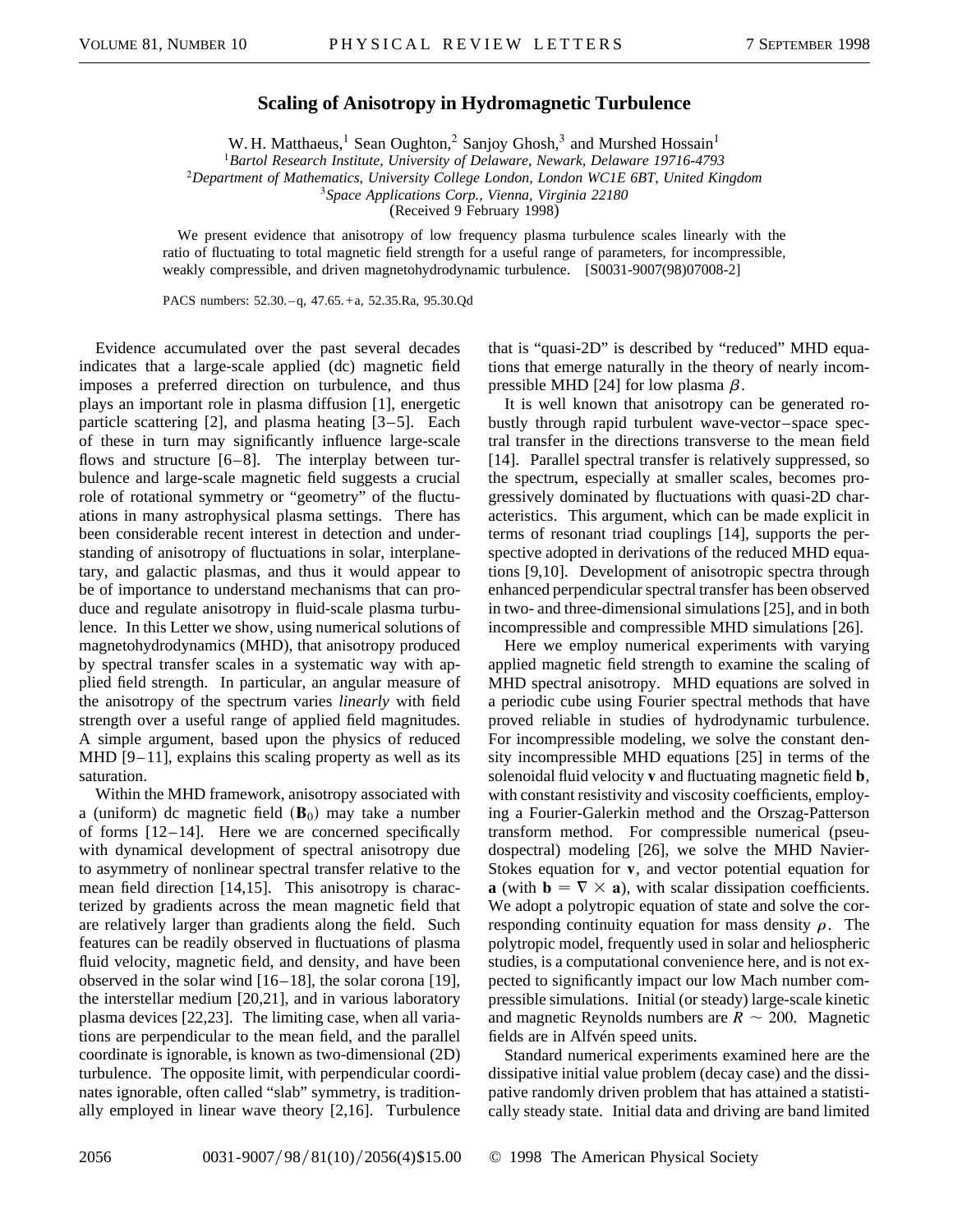and isotropic. In each case the (initial or steady) fluctuation energy per unit mass is approximately unity in the familiar dimensionless units, and the mean magnetic field  $B_0$ —a uniform constant—is varied to examine its effects on spectral transfer and the development of anisotropy.

The degree of anisotropy is conveniently quantified  $[14,25,26]$  by the mean perpendicular wave number  $k_{\perp} =$  $\langle k_\perp^2 \rangle$  and mean parallel wave number  $\overline{k}_{\parallel} =$  $\sqrt{\langle k_{\parallel}^2 \rangle}$  where the Fourier wave vector **k** has components  $k_{\parallel}$  and **k**<sub> $\perp$ </sub> parallel and perpendicular to  $\mathbf{B}_0$ , respectively. The mean value is taken with respect to a positive definite spectral density. For isotropy,  $\vec{k}_{\perp}^2 = 2\vec{k}_{\parallel}^2$ . Focusing on the vorticity, we have s

$$
\overline{k}_{\perp} = \sqrt{\frac{\Sigma k_{\perp}^2 |\omega(\mathbf{k})|^2}{\Omega}}, \tag{1}
$$

where the vorticity  $\boldsymbol{\omega} = \nabla \times \mathbf{v}, \Omega = \Sigma |\boldsymbol{\omega}(\mathbf{k})|^2$  is the enstrophy (mean square vorticity), and the sum is over all **k**'s in the vorticity spectrum. It is also convenient to define an angular measure (or, *anisotropy angle*)  $\theta_{\omega}$  such that tan  $\theta_{\omega} = \overline{k}_{\perp}/\overline{k}_{\parallel}$ . Anisotropy is indicated by systematic departures from the isotropic value  $\theta_{\omega} = 54.7^{\circ}$ , or  $\cos \theta_{\omega} = 0.577$ . Dynamical development of quasi-2D anisotropy is indicated by growing  $\theta_{\omega}$ , and in general stronger anisotropy is seen for larger Reynolds numbers, stronger  $B_0$ , and at later times [14,25,26].

We now use simulation data to quantify variation of anisotropy with increasing field strength. For decaying turbulence, the anisotropy angle  $\theta_{\omega}$  is computed at a fixed turbulence "age"—at a time  $t_{60}$  at which the total incompressible MHD energy has decreased to 60% of its initial value. This ensures that different simulations are compared after passage of the same number of characteristic eddy turnover times [27]. Comparing runs at differing dc field strength but otherwise identical initial conditions shows that the computed  $\cos \theta_{\omega}(t_{60}) \sim b/B$ , the ratio of the field variance to the rms total magnetic field. This is illustrated in Fig. 1, for a series of runs with initial Reynolds number of 200, band limited initial data between dimensionless wave numbers *k* of  $1 \leq k \leq 8$  and a resolution of  $64<sup>3</sup>$  Fourier modes. The four incompressible runs at varying  $B_0$  are fitted with a straight line, indicating an excellent fit to  $\cos \theta_{\omega} \sim b/B$ . Four additional points are shown in Fig. 1, obtained using a compressible MHD code but initial data that are identical (including uniform mass density) to the incompressible simulations shown in the same figure. In the compressible runs, the initial turbulent Mach number is 0.15. The close proximity of the compressible solutions to the incompressible ones is consistent with an interpretation that these solutions lie in the nearly incompressible regime [24]. The linear scaling of  $\cos \theta_{\omega}$  illustrated in Fig. 1 is typical, and has been seen in a variety of other simulations that we have recently analyzed. Evidently,  $\cos \theta_{\omega} \sim b/B$  is a fairly robust feature of decaying MHD turbulence.

To understand the physical basis for the observed scaling, we must first identify the types of nonlinear spectral



FIG. 1. Cosine of the anisotropy angle  $(\cos \theta_{\omega} = \overline{k}_{\parallel}/\overline{k})$  for simulations with initial Reynolds number  $R = 250$  and identical initial conditions with excitations confined to  $k < 8$ . Incompressible run data (triangles) are fitted with a straight line. Corresponding compressible run data are for initial turbulent Mach number  $M_s = 0.15$ .

transfer that remain strong in the presence of an applied magnetic field  $\mathbf{B}_0$ . Heuristically, the principal effect of strong  $\mathbf{B}_0$  is to cause interference between the two Elsässer fields  $z^{\pm} = v \pm b$ , which in the wave picture tend to propagate in opposing directions in the sense of Alfvén waves (in the incompressible limit). As noted by Kraichnan [3], this causes more rapid decay of triple correlations, thus suppressing spectral transfer. However, the magnitude of this effect varies considerably in accordance with the direction of the wave vectors involved, giving rise to anisotropy. We would expect that spectral transfer to higher  $k_{\parallel}$  should be suppressed relative to transfer to higher  $\mathbf{k}_{\perp}$ , simply because higher  $k_{\parallel}$  is associated with more rapid Alfvénic decorrelation, whereas transfer to higher  $k_{\perp}$  is not. This is borne out in the simulation data as is illustrated in Fig. 2 where the behavior of mean  $k_{\parallel}$  is contrasted with that of  $k_{\perp}$  for simulations with  $\mathbf{B}_0 = 0$  and 4. For the zero mean field case the transfer is consistent with isotropy. However, for  $\mathbf{B}_0 = 4$  parallel transfer is essentially frozen out, suggesting that small-scale structures are mainly of a quasi-2D type and the cascade and dissipation processes are highly anisotropic [10,14].

Upon closer consideration we can see that there are two classes of interactions that are partially or fully exempt from the Alfvén wave decorrelation effect. The first class is typified by strictly 2D incompressible turbulence [28] in which all excitations have  $k_{\parallel} = 0$  and the dc magnetic field becomes dynamically invisible. This class is appropriately broadened to include interacting triads of Fourier modes with  $k_{\parallel} \neq 0$ , but small enough that the corresponding Alfvén wave period is of order or longer than the typical nonlinear time. The latter class of quasi-2D turbulence is described by reduced MHD equations which have been derived by Montgomery under the equivalent assumption that the wave time scale remain order one as the dc field strength becomes large [10,15]. The second class of incompressible interactions that are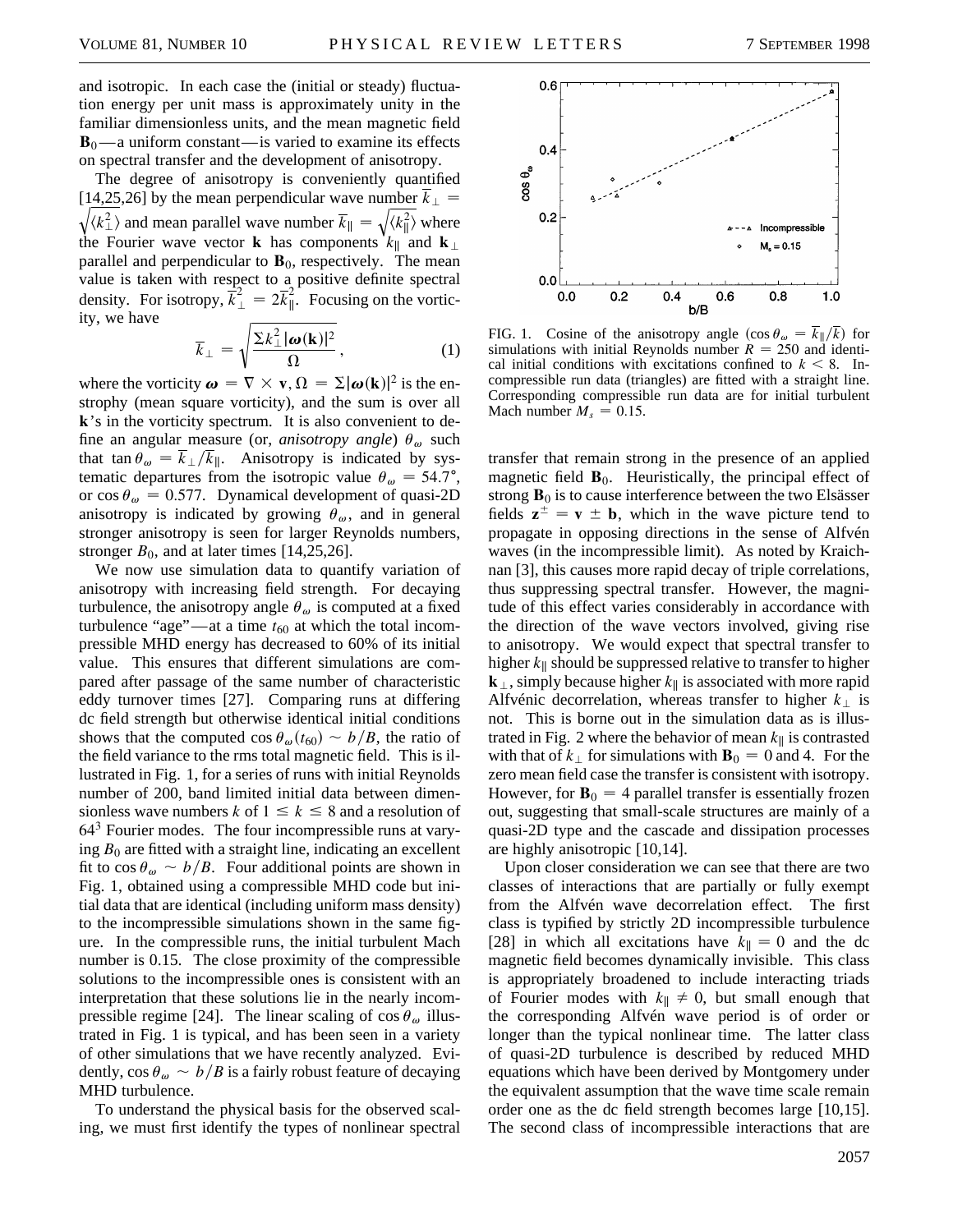

FIG. 2. Mean parallel components of wave vector parallel  $(\|)$ and perpendicular  $( \perp )$  to the dc magnetic field **B**<sub>0</sub> for two of the incompressible runs shown in Fig. 1, labeled by their value of dc field strength  $B_0$ . The effect of  $B_0$  is to suppress parallel transfer and initially slow perpendicular transfer.

insensitive to propagation effects are the resonant triads described by Shebalin *et al.* [14] in which at least one wave vector is associated with a zero frequency mode (or equivalently for the purposes of the present argument, a nearly zero frequency mode, i.e., a quasi-2D mode).

For both classes of interaction—2D and resonant spectral transfer is in the direction towards higher  $k_{\perp}$ , not higher  $k_{\parallel}$ , and either class can explain the freeze-out of parallel transfer seen in Fig. 2. Interaction strengths are independent of  $B_0$  for resonant couplings, and interacting triads of wave vectors are not restricted by the value of  $B_0$ beyond the requirement that frequency and wave number matching conditions are met [14]. Thus, resonant transfer will not easily explain the linear scaling of anisotropy angle that seems to be a robust feature in simulation data for moderate values of  $\delta B/B$ .

The alternative scenario, that the observed scaling of anisotropy is associated with quasi-2D transfer, seems to readily provide an explanation. Adopting a (spectrally) local transfer hypothesis and assuming that nonresonant (or, zero-mode) transfer dominates over resonant transfer, we can estimate the region of wave vector space in which spectral transfer will be most vigorous. This region is defined by the requirement that the local nonlinear time  $\tau_{\text{NL}}$  is comparable to or smaller than the characteristic wave period  $\tau_A$ , and thus nonlinear couplings within this region are relatively unaffected by Alfvénic propagation. The region of interest is prescribed by

$$
|\mathbf{k} \cdot \mathbf{B}_0| < \frac{1}{\tau_{NL}(\mathbf{k})},\tag{2}
$$

The quantity  $\tau_{NL}(\mathbf{k})$  is a dimensional estimate of the local eddy-turnover time, which is difficult to estimate without knowledge of the spectrum itself. However, since we expect that the time scale associated with decorrelation of the small-scale eddies is smaller than the large-scale eddyturnover time, a modified and somewhat weaker restriction is prescribed by

$$
\cos \theta < \frac{1}{k\lambda} \frac{\delta B}{B_0},\tag{3}
$$

where  $\theta$  is the angle between **k** and **B**<sub>0</sub> and  $\lambda$  is an energycontaining length scale such that the large-scale eddyturnover time is  $\delta B/\lambda$ . Since  $k\lambda \ge 1$  for the scales of interest, this inequality is only meaningful when  $\delta B/B_0 <$ 1. In this parameter range we can approximately replace the value of dc field with the total rms field strength *B*, a replacement motivated by the reasoning [29] that large scale fluctuations induce wavelike propagation effects on the small scale fluctuations.

In order to estimate the anisotropy angle  $\cos \theta_{\omega}$  associated with the vorticity, we note that the enstrophy spectrum (at sufficiently high Reynolds numbers) will be dominated by contributions from the cone of **k** space described by Eq. (3). Therefore, estimates of both mean parallel and mean perpendicular wave numbers will be essentially determined by contributions from this region. Figure 2 suggests that the parallel distribution of vorticity is essentially unchanged by spectral transfer. Perpendicular spectral transfer of the quasi-2D type is independent of  $B_0$ , and therefore  $\langle k_\perp^2 \rangle$  will be determined by other factors such as the Reynolds numbers (or, perpendicular dissipation scale). The mean parallel wave number, on the other hand, must scale as  $k_{\parallel} \sim \delta B/B$  in accordance with Eq. (3). Consequently,  $\cos \theta_{\omega} \sim \delta B/B$  for the parameter regime of interest.

Until this point we have discussed only simulations of decaying, dissipative MHD turbulence. However, the above reasoning also applies to driven dissipative steady state turbulence, with minor modification. Recently we have been able to verify using simulations that very similar linear scaling of cos  $\theta_{\omega}$  vs  $\delta B/B$  is obtained for MHD turbulence driven by large-scale random driving. Figure 3 illustrates this result using four simulation runs in which the values of  $\cos \theta_{\omega}$  are computed after the driven turbulence attains an approximately steady state.

The simulations have shown that spectral anisotropy behaves in a predictable manner as the mean magnetic field strength is varied. Linear scaling of anisotropy angle was seen for decaying turbulence and driven turbulence, and in both incompressible and low Mach number compressible MHD. However, we also expect there are parameter regimes in which this simple linear scaling fails, in particular at either very high or very low values of mean field strength. There is, for example, a suggestion in the simulations (Figs. 1 and 3) that saturation of anisotropy occurs at low  $b/B$ , as one would expect (see discussion above) when resonant spectral transfer is dominant. As yet, computations have not fully explored the weak and strong  $B_0$ limits, but a possible basis for understanding the transition between such regimes has been discussed recently [11]. For the parameters explored in the simulations here, however, it appears that the use of reduced MHD, an entirely "zero frequency" description, is justified. In contrast, weak turbulence perspectives of the type that ignore "zero